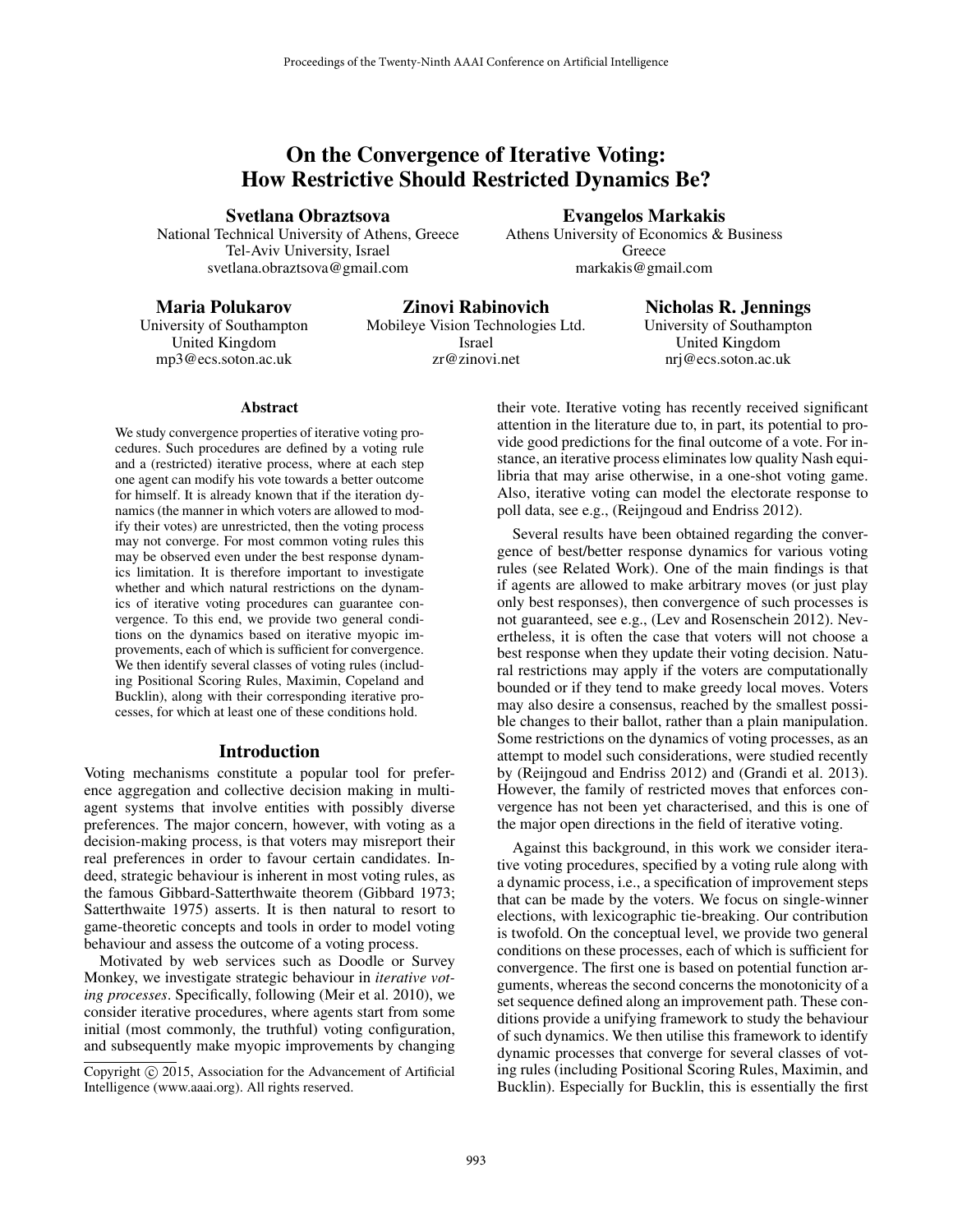positive result regarding convergence of an iterative voting procedure. At the same time, we also generalise recent results and relax a number of restrictive assumptions made in previous research. Finally, our conditions enable us to identify maximal sets of convergent dynamics (to an extent, as explained in the later sections).

#### Related Work

Earlier work on iterative voting processes is well summarised in (Laffont 1987), and concerns dynamics for deciding on allocations of public goods. The study of iterative voting in the more recent AI literature was initiated by (Meir et al. 2010), who focused on improvement dynamics under the Plurality rule, and provided both positive and negative results, depending on the initial voting profile, the tie-breaking rule and the improvement steps allowed (better replies or best responses). The follow up work (Lev and Rosenschein 2012) showed that for other voting rules, in fact, for most popular ones, it is often the case that convergence of best responses cannot be guaranteed. More results along this direction were established in (Reyhani and Wilson 2012), who also improved on the convergence bounds of (Meir et al. 2010). In the same spirit, (Kukushkin 2011) studied the existence of potential functions in voting games, as a way to prove convergence, and showed that the only voting rule admitting a potential function is the dictatorial rule. An analysis in terms of the quality of equilibria reachable by such processes was given in (Branzei et al. 2013). Finally, some different types of voting processes have been studied in (Airiau and Endriss 2009), where each agent is allowed to propose a change in the current state and then a vote is held for its acceptance, and more recently in (Meir, Lev, and Rosenschein 2014), where voters may have uncertainty about the current state and best responses are defined in terms of local dominance.

The works most closely related to ours are those of (Reijngoud and Endriss 2012) and (Grandi et al. 2013). Both of these consider procedures where voters may not play a best response but instead move according to certain restricted dynamics. Three types of processes have been considered (defined in the next section), and convergence results were established for some families of voting rules. As we show in the following sections, our framework incorporates these positive results and relaxes some of the limitations on the allowed moves. In particular, it demonstrates that our proposed restrictions on voting dynamics are weaker. As a result, a greater variability in voting behaviours can be allowed, while maintaining the stability of the iterative process, i.e., preserving convergence properties.

Finally, there have been other works applying gametheoretic concepts and tools to voting, starting with (Farquharson 1969). More recent research along this line has focused either on studying stronger equilibrium concepts (Sertel and Sanver 2004) or on different models of voting behaviour such as voting with abstentions (Desmedt and Elkind 2010) or truth-biased voting (Meir et al. 2010; Thompson et al. 2013; Dutta and Laslier 2010; Obraztsova et al. 2013). Here we concentrate on the standard voting behaviour model, and do not consider these latter extensions.

# **Preliminaries**

We first recall some of the most common voting rules, and define the setting of iterative voting based on myopic improvement moves by single voters.

# Voting rules

There is a set  $V = \{1, \ldots, n\}$  of *n voters* (or *agents*) electing a winner from a set  $C = \{c_1, \ldots, c_m\}$  of m *candidates* (or *alternatives*). Let  $\mathcal{L}(C)$  be the set of all strict linear orders on C. Each voter i submits a *vote* (or *ballot*)  $b_i \in \mathcal{L}(C)$ , which may or may not coincide with his real *preference order*,  $\succ_i \in \mathcal{L}(C)$ . A *profile*  $\mathbf{b} = (b_1, \ldots, b_n) \in \mathcal{L}(C)^n$  is a vector of votes, one for each agent. We denote by  $\mathbf{b}_{-i}$ the profile of all votes except that of agent i, so that  $\mathbf{b} =$  $(b_i, \mathbf{b}_{-i})$ . A *voting rule*  $\mathcal{F}: \mathcal{L}(C)^n \to 2^C$  takes a voting profile as input, and produces an outcome—a nonempty subset of candidates, called *the winners* of the election. In this paper, we focus on *resolute* voting rules  $\mathcal{F}: \mathcal{L}(C)^n \to C$ , which always return a single winner. Specifically, we assume ties are broken according to lexicographic tie-breaking i.e., in favour of the candidate with the lowest index.

Examples of common voting rules include:

- *Positional scoring rules* (PSRs). Each such rule is associated with a scoring vector  $(s_1, ..., s_m)$  where  $s_1 > s_m$ and  $s_1 \geq s_2 \geq \ldots \geq s_m$ . If a voter ranks a candidate at the *j*-th position, the candidate receives a score of  $s_i$ from this vote. The total score of a candidate is the sum of scores over all the votes, and the winner of the election is the candidate with the highest score. This family of rules includes Plurality with the scoring vector  $(1, 0, 0, \ldots, 0)$ , Veto with  $(1, 1, \ldots, 1, 0)$ , Borda with  $(m-1, m-2, \ldots, 0)$ and  $k$ -approval with  $(1, \ldots, 1, 0, \ldots, 0)$ , i.e.,  $k$  1's, followed by  $0's$ .
- *Maximin*. Under this rule, the score of a candidate c is the minimum number of voters who prefer  $c$  over all pairwise comparisons with the other candidates. The candidate with the highest such score wins the election.
- *Copeland*. The score of a candidate c is the number of pairwise comparisons he wins (i.e., the number of other candidates  $c'$ , for which the majority of voters prefers  $c$  to  $c'$ ), minus the number of pairwise comparisons he loses. The winner has the highest such score.
- *Bucklin*. In one of its versions, this rule first identifies for each candidate  $c$ , the minimum number  $k$  for which the majority of voters rank  $c$  within their top  $k$  choices. Let  $k_{min}$  be the minimum such number over all candidates. The election then proceeds as a  $k_{min}$ -approval election.

Under the rules defined above, each candidate can be naturally associated with a *score*, derived from a given voting profile. For rules where there is no obvious way to score the candidates, we can define an artificial score where the winner under a given profile receives 1 point, and other candidates receive 0 points. Thus, w.l.o.g. we can assume that any voting rule corresponds to a scoring algorithm with the property that the candidate with the highest score wins the election (after possibly applying a tie-breaking rule as well). We may also assume that the scores are *integer* numbers. Note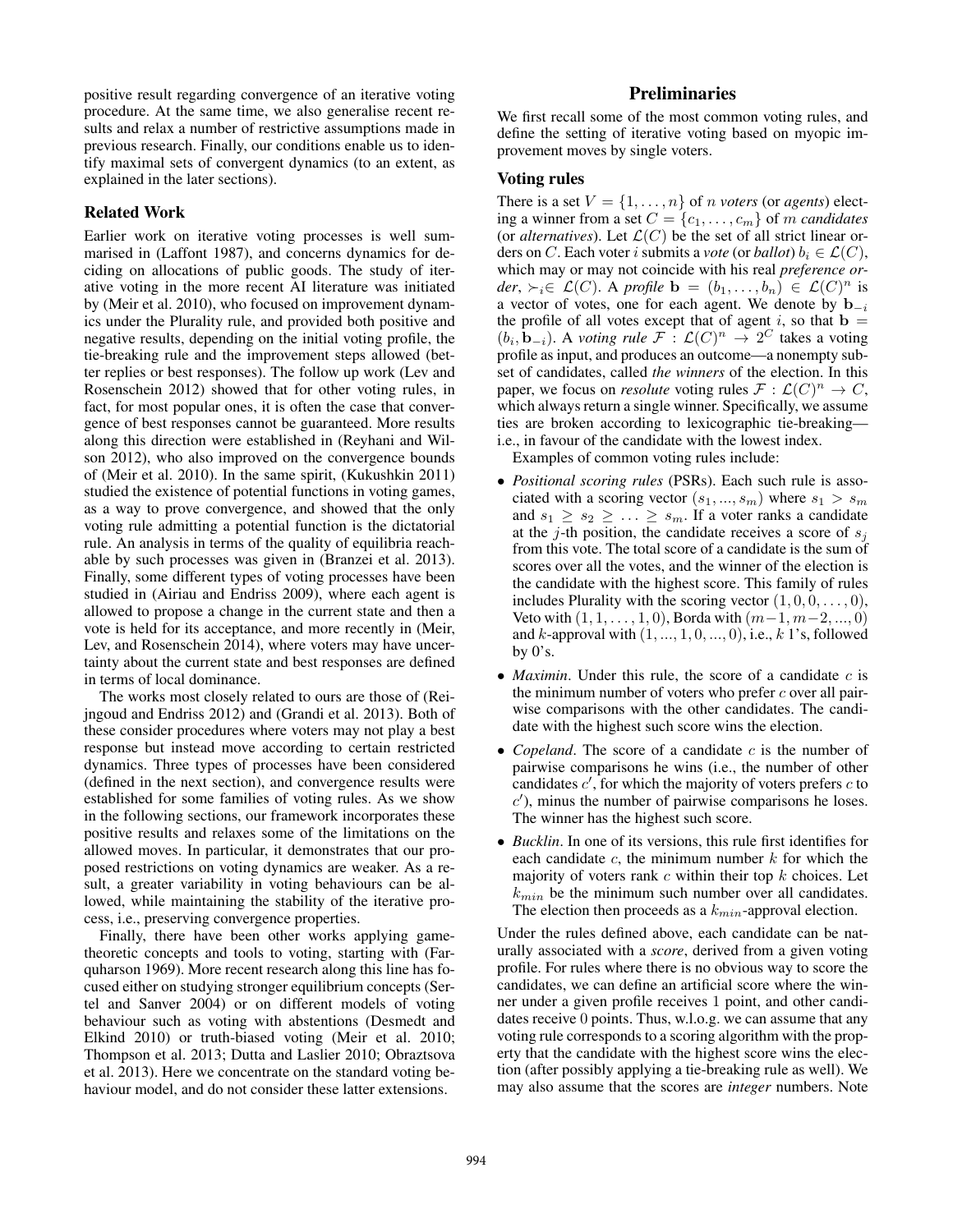that there can be several scoring rules corresponding to a voting rule; in what follows, whenever we are given a voting rule, we will also assume that it is accompanied by a fixed scoring rule (the natural one when it comes to the voting rules that are defined above). For each candidate  $c \in C$ , his score at profile b under voting rule F is denoted by  $s_F(c, b)$ (we drop the indices when clear from the context).

#### Iterative voting

Each voting rule  $F$  induces a natural game form, where the strategies available to each voter are given by  $\mathcal{L}(C)$ , and the outcome of a joint action (i.e., a voting profile) b is  $w_{\mathbf{b}} =$  $\mathcal{F}(\mathbf{b})$ . Voter *i prefers* profile b' over profile b if  $w_{\mathbf{b'}} \succ_i w_{\mathbf{b}}$ , and we say that  $b_i \stackrel{i}{\rightarrow} b'_i$  is an *improvement move* (or a *better reply*) of agent *i* w.r.t. **b**, if he prefers  $(b'_i, \mathbf{b}_{-i})$  over **b**.

A *path* is a sequence  $(\mathbf{b}^0 \to \mathbf{b}^1 \to \cdots)$  of voting profiles such that for every  $k \geq 1$ , there exists a unique agent, say voter *i*, for which  $\mathbf{b}^k = (b'_i, \mathbf{b}_{-i}^{k-1})$  for some  $b'_i \neq b_i^{k-1}$ in  $\mathcal{L}(C)$ . It is an *improvement path* if for all  $k \geq 1$ , the move made by the unique deviator at step  $k$ , is an improvement move. The setting of *iterative voting* is based on myopic improvement dynamics as above: the voters start by announcing some initial vote, and then proceed and change their votes in turns, one at a time, up until no one has an objection to the current outcome. As often in previous works, we make a natural assumption that the initial profile is the *truthful* one—that is,  $\mathbf{b}^0 = (\succ_1, \ldots, \succ_n)$ . We do not make any restrictions on the order in which the agents apply their improvement moves.

Convergence of better replies is not guaranteed though, even for games induced by the simple Plurality rule. Hence the natural restriction of *best response* dynamics is usually made: the deviating voter is assumed to make the best possible move at each step. While best responses always converge for Plurality and Veto with linear tie-breaking (Meir et al. 2010; Lev and Rosenschein 2012), they may cycle under other rules, such as Copeland (Grandi et al. 2013), Borda, and k-approval (Lev and Rosenschein 2012; Reyhani and Wilson 2012).

#### Restricted dynamics

In such settings, convergence can be achieved by restricting the sets of available improvement moves even further. Such restrictions may potentially arise due to uncertainty or limitations of the voters' computational power. To this end, the following dynamics have been previously considered:

- *Second Chance* (SC)<sup>1</sup> (Grandi et al. 2013): If the current winner is not the deviator's best or second-best choice, he moves his second-best alternative to the top position;
- k*-pragmatist* (Brams and Fishburn 1983; Reijngoud and Endriss 2012): The deviator moves his favourite among the k currently highest ranked alternatives to the top position, without changing the relative ranking of the others;
- *Best Upgrade* (BU)<sup>1</sup> (Grandi et al. 2013): The deviator moves to the top position his favourite alternative among

those who can win the election and are currently ranked in the deviator's ballot above the current winner.

In later sections, we extend some of the above policies and propose alternative voting dynamics. We use the term *iterative voting procedure*  $(F, D)$  to define the process based on the improvement dynamics  $D$  under the voting rule  $\mathcal{F}$ . In this work, we focus on dynamics where the deviator always chooses his best possible action among the allowed ones. We say that a voting procedure *converges* if every improvement path that contains moves allowed by  $D$  is finite under  $\mathcal{F}$ .

#### Two sufficient conditions for convergence

We present two conditions on iterative voting procedures, each of which guarantees convergence. These conditions are powerful enough to incorporate all convergence results for restricted dynamics in the literature. Moreover, they provide a general framework that lets us identify maximal ranges of converging processes, as we exemplify further.

#### Function monotonicity

The first condition is based on the potential argument (Monderer and Shapley 1996). That is, we define a real-valued function  $G: \mathcal{L}(C)^n \to \mathbb{R}$  over the set of voting profiles, and require that it increases along any allowed improvement path. In fact, weak monotonicity of  $G(\cdot)$  will suffice.

Condition 1 (Function monotonicity (FM)). *Given an iterative voting procedure* (F, D) *and a profile* b*, let*

$$
G(\mathbf{b}) = s_{\mathcal{F}}(w_{\mathbf{b}}, \mathbf{b}) + \frac{m - index(w_{\mathbf{b}})}{m + 1},
$$
 (1)

*where for any candidate* c*,* index(c) *indicates his position in the tie-breaking order. Then, for any improvement path*  $(b^0 \rightarrow b^1 \rightarrow \cdots)$ , we have  $G(b^k) \geq G(b^{k-1})$ ,  $\forall k \geq 1$ .

A weaker variant of this condition has also appeared in (Loreggia 2012). As Theorem 1 below states, Condition 1 guarantees convergence for voting procedures that admit consistent scoring functions,  $s_{\mathcal{F}}$ , satisfying FM.

**Theorem 1.** Any iterative voting procedure  $(F, D)$  that sat*isfies* FM, converges in at most  $(m + 1)(s_F^{\max} + 1)$  steps, where  $s_F^{\text{max}}$  is the maximal attainable score under  $\mathcal{F}$ .

#### Set monotonicity

The second condition follows the idea of (Reyhani and Wilson 2012). In their work, convergence of best response dynamics for Plurality was (re)proved by showing inclusion monotonicity for the sets of *potential winners* along an improvement path. These are the sets of candidates for which there exists a voter that can make them win the election by unilaterally applying an improvement move at a given step. The condition we give below is stronger and requires monotone inclusion of individual sets of potentially winning candidates for each voter separately. Moreover, our definition is recursive so that a current winner of the election belongs to the set of potential winners of a voter  $i$ , only if it has or could have become a winner due to voter  $i$ 's move.

In what follows, we slightly abuse the notation and write  $w_k = w_{\mathbf{b}^k}$  and  $s_k(\cdot) = s_{\mathcal{F}}(\cdot, \mathbf{b}^k)$  for a profile  $\mathbf{b}^k$ , at step k of a path  $({\bf b}^0 \to {\bf b}^1 \to \cdots)$ , under a given  $(\mathcal{F}, D)$ .

 $<sup>1</sup>$ Also referred to as M1 and M2 in (Grandi et al. 2013).</sup>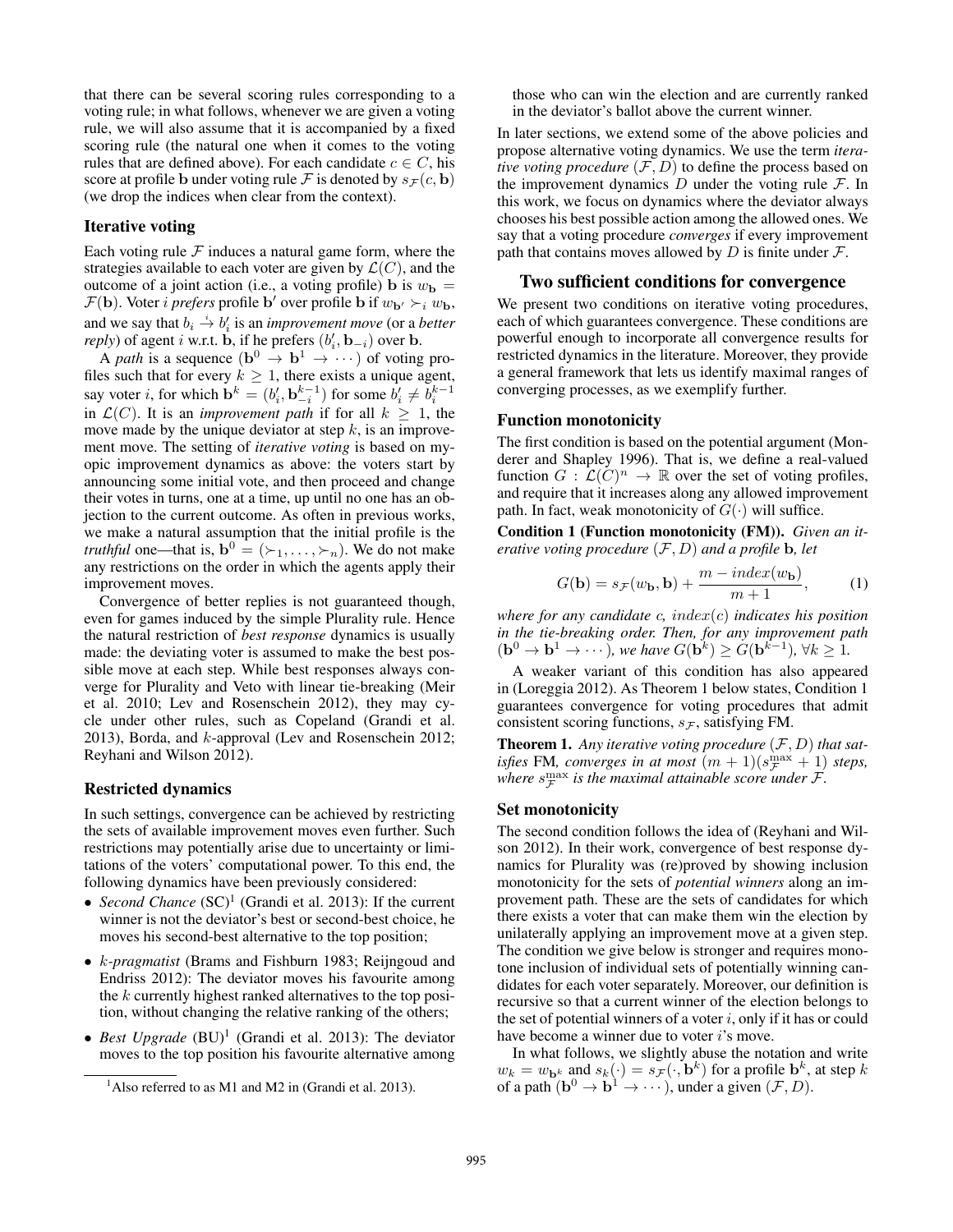Definition 1. *Let* (F, D) *be an iterative voting procedure. For*  $i \in V$  *and an improvement path*  $(\mathbf{b}^0 \to \mathbf{b}^1 \to \cdots)$ *, let* 

$$
PW_i(\mathbf{b}^0) = \{w_0\} \bigcup \left\{c \in C \mid \exists b_i' : c = \mathcal{F}\left(b_i', \mathbf{b}_{-i}^0\right) \land c \succ_i w_0\right\}
$$

where  $b_i^{'}$  above is consistent with D. For  $k \geq 1$ , let

$$
PW_i(\mathbf{b}^k) = \left\{ c \in C \mid \exists b_i' : c = \mathcal{F}\left(b_i', \mathbf{b}_{-i}^k\right) \land c \succ_i w_k \right\}
$$
  

$$
\bigcup \left\{ \begin{array}{ll} \{w_k\}, & \text{if } w_k \in PW_i(\mathbf{b}^{k-1}) \\ \emptyset, & \text{otherwise} \end{array} \right.
$$

Condition 2 (Set monotonicity (SM)). *Let* (F, D) *be an iterative voting procedure. Then, for any improvement path*  $(\mathbf{b}^0 \to \mathbf{b}^1 \to \cdots)$  in  $(\mathcal{F}, D)$ , we have,  $PW_i(\mathbf{b}^k) \subseteq$  $PW_i(\mathbf{b}^{k-1})$ ,  $\forall i \in V, k \geq 1$ , and at least one of the fol*lowing holds:*

- (a) *at each step* k*, there exists an agent*  $i \in V$  *for whom the inclusion is strict;*
- (b) *there is a finite number*  $q$ ,<sup>2</sup> so that for every  $i \in V$  and  $c \in V$ C*, the maximum possible number of consecutive moves that can be made by* i *in favour of* c*, is bounded by* q*.* 3

Theorem 2. *Any iterative voting procedure* (F, D) *that satisfies* SM*, converges in at most* qmn *steps.*

#### Non-equivalence between FM and SM

Next, we observe that the function and the set monotonicity conditions do not imply each other. We start with Example 1 of a voting procedure where FM does not hold, but SM does.

**Example 1.** There are 9 voters and  $m$  candidates for some large enough m. Figure 1 shows the truthful preference profile, where all the missing candidates within the first 4 positions of each voter are distinct dummy candidates, different from  $c_1$  and  $c_2$ . In particular,  $c_1$  appears at position 5 or lower for voters 1, 4 and 5. Ditto for  $c_2$  and voters 6–9.

|  |  |  | $1 \quad 2 \quad 3 \quad 4 \quad 5 \quad 6 \quad 7 \quad 8 \quad 9$ |  |
|--|--|--|---------------------------------------------------------------------|--|
|  |  |  | $c_2$ $c_2$ $c_2$ $\dots$ $\dots$ $\dots$ $\dots$ $c_1$             |  |
|  |  |  | $\ldots$ $c_1$ $c_1$ $c_2$ $\ldots$ $\ldots$ $c_1$ $\ldots$         |  |
|  |  |  | and there were there were there were the there were                 |  |
|  |  |  | $c_2$ $c_1$ $c_1$                                                   |  |
|  |  |  |                                                                     |  |

Figure 1: Voters' preferences in a game with SM but not FM

The voting rule we use is Bucklin, and the iterative improvement policy restricts voters to perform single swaps, where one candidate is moved one position up in the current ranking, if this candidate can become a new winner after such a move. Hence, at each step, the deviator moves his favourite alternative among the potential winners, by exactly *one* position up, and keeps the relative ranking of the others unchanged. We will revisit these dynamics in a later section,

where we will establish positive results for Bucklin and a special class of PSRs.

Under the truthful profile  $\mathbf{b}^0$ , the winner is  $c_1$ , with a score of 6 (the Bucklin winning round,  $k_{min}$ , is 4). Consider now the following sequence  $(\mathbf{b}^0 \to \mathbf{b}^1 \to \mathbf{b}^2 \to \mathbf{b}^3 \to \mathbf{b}^4)$  of updates under the dynamics specified: first, voter 5 moves  $c_2$  upwards by one position, making  $c_2$  the new winner in  $b<sup>1</sup>$ . Then, voter 6 changes his vote and ranks  $c<sub>1</sub>$  in the 3rd position, making  $c_1$  the winner in  $\mathbf{b}^2$ . Voter 5 responds by ranking  $c_2$  in the 2nd position. Finally, voter 6 again lifts  $c_1$ by one position. One can check that no voter can change his vote in  $\mathbf{b}^4$  to make  $c_2$  or any other candidate a winner.

To see that condition FM is violated, note that in the truthful profile, the score of  $c_1$  is 6, and observe that in  $\mathbf{b}^1$ , the winner's score decreases to 5, implying  $G(\mathbf{b}^1) < G(\mathbf{b}^0)$ .

We show now that condition SM holds, in particular SM(b) holds. First, look at the sets of potential winners for voters 5 and 6, who are involved in the improvement path. For 5, we have  $PW_5(\mathbf{b}^0) = \{c_1, c_2\}$  and  $PW_5(\mathbf{b}^1) =$  ${c_2}$ . Then this set remains unchanged until eventually we get  $PW_5(\mathbf{b}^4) = \emptyset$ . For voter 6, his initial set, which is  $PW_6(\mathbf{b}^0) = \{c_1\}$ , remains unchanged until the last step. Now, agent 7 has the same preference order as voter 6 but does not make a move. He has  $PW_7(\mathbf{b}^0) = PW_7(\mathbf{b}^1) =$  $PW_7(\mathbf{b}^2) = \{c_1\}$ , and then  $PW_7(\mathbf{b}^3) = \emptyset$ , which remains further unchanged. Similarly, we check the monotonicity of these sets for the rest of the voters. Finally, it is trivial that the number of possible consecutive moves of a voter in favour of a certain candidate is at most  $m-1$ , hence SM(b) holds.  $□$ 

Remark 1. *The game in Example 1 satisfies* SM(b)*, but not* SM(a)*. One can make slight adjustments, so that condition* FM *still does not hold but* SM(a) *does. We omit the details.*

Next, we give an example where FM holds but neither version of Condition 2 does.

Example 2. The construction is based on the (Borda, BU) procedure. We construct an instance where voter 1 has the preference order  $c_1 \succ_1 c_2 \succ_1 c_3 \succ_1 \ldots$ , and the ranking of voter 2 is  $c_1 \succ_2 c_3 \succ_2 c_4 \succ_2 \ldots \succ_2 c_2$ . The preferences of the other voters are such that in the full truthful profile,  $\mathbf{b}^0$ , the following conditions hold:

- candidate  $c_3$  is the winner (we denote his score by s);
- candidate  $c_2$  has  $s 1$  points in  $\mathbf{b}^0$ ;
- candidates  $c_4, c_5, \ldots, c_m$  have s points in  $\mathbf{b}^0$  (but they all lose due to tie-breaking);
- candidate  $c_1$  has less than  $s 1$  points.

We first exhibit that SM does not hold. Under BU, voter 1 can swap the positions of  $c_1$  and  $c_2$ , resulting in candidate  $c_2$ having a score of s and winning the election by tie-breaking. Let  $\mathbf{b}^1$  be this new profile, and consider voter 2. At  $\mathbf{b}^0$ , he had  $PW_2(\mathbf{b}^0) = \{c_2, c_3\}$ . But then at  $\mathbf{b}^1$  the current winner is the last choice of voter 2, hence under BU there are many candidates that he can turn into a winner. Thus,  $PW_2(\mathbf{b}^1) =$  ${c_2, c_3, ..., c_m}$ , hence SM is violated.

Finally, FM holds by the results of (Grandi et al. 2013), falling under the first case of Proposition 3 below.  $\Box$ 

<sup>&</sup>lt;sup>2</sup>Usually, a simple function of m or n. For instance, as we will show,  $q = m - 1$  for many positional scoring rules.

<sup>&</sup>lt;sup>3</sup>We refer to moves that are consecutive in the sub-sequence of moves made by voter  $i$  only. They need not be consecutive in the whole improvement path.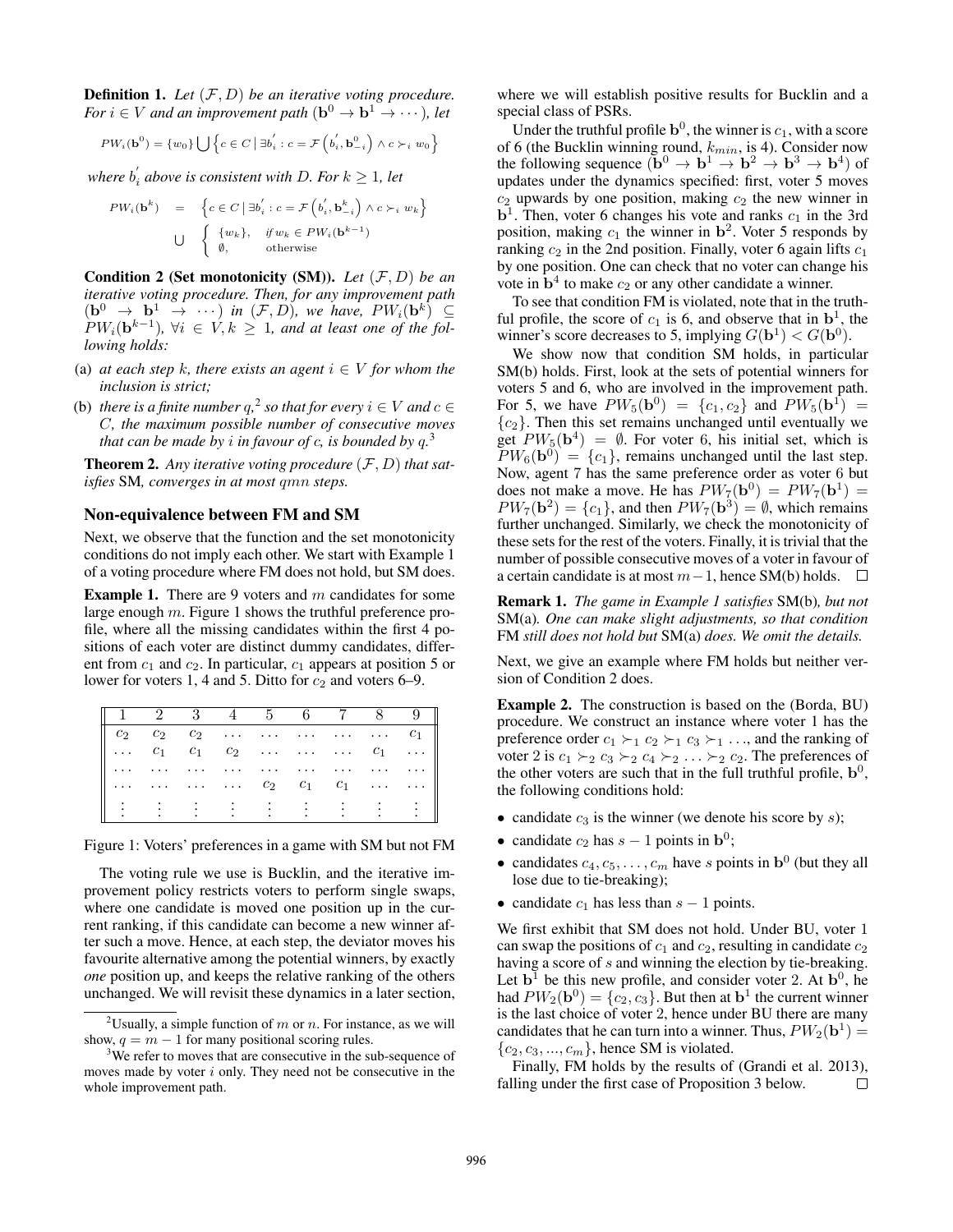## Known procedures and relaxations

We now turn to explore the power of these monotonicity conditions. We start by showing that they capture the convergence results for previously studied restricted dynamics (Reijngoud and Endriss 2012; Grandi et al. 2013).

Proposition 3. *The function monotonicity holds for the following iterative voting procedures: (i)* k*-pragmatist under PSRs; (ii) SC and BU under PSRs, Copeland or Maximin. Furthermore, SC also satisfies* SM*.*

In fact SC converges under any voting rule. Proposition 3, in particular, demonstrates that the BU dynamic satisfies FM for most common voting rules. However, the FM condition is far more general. To see this, we next observe that BU can be significantly relaxed (i.e., allow a greater range of voter behaviours) within the FM bounds, thus preserving the convergence of the iterative voting process. In particular, consider the following relaxations:

- BU-1: As long as the winner changes to a more favourable candidate, the deviating voter can freely shuffle among themselves all the candidates ranked above  $c$ . The same applies to all the candidates ranked below  $c$  (again, among themselves). He is not allowed to change the ranking of  $c$ .
- BU-2: As before, the deviating voter is restricted to keep the rank of  $c$  unchanged, but can now shuffle the remaining candidates absolutely freely to effect the win by some of his more favourable candidates.

Theorem 4. *Both* BU-1 *and* BU-2 *satisfy* FM *under PSRs. Also,* BU-1 *satisfies* FM *under Copeland and Maximin.*

# (Maximal) monotone dynamics under PSRs, Maximin and Bucklin

This section contains our main technical results. We identify several iterative voting procedures, for which either FM or SM hold. Unlike our previous discussion on BU-1 and BU-2, in what follows we will not a priori require that the current winner keeps his absolute position in the deviator's ballot. Indeed, this restriction may be too stringent, and we will seek more natural dynamics. However, as the proof of Theorem 4 suggests, BU-1 and BU-2 are *maximal* for Copeland/Maximin and PSRs, respectively, in the sense that removing any of their restrictions would yield violation of FM. Hence, to preserve monotonicity, we impose different types of limitations.

Our first example is the Maximin rule with a natural improvement dynamic, termed *Upgrade*, where the deviator moves a new winner to a higher position, keeping the relative ranking of the remaining candidates unchanged. As we will show, when the requirement of BU-1 and BU-2 regarding the current winner is removed, restricting the voters to not upgrade any candidate other than the new winner, is necessary for convergence.

We then move to a subclass of integer PSRs, termed *unit gap* scoring rules, where the difference in any two consecutive scores  $s_i, s_{i+1}$  is bounded by 1 (this class contains all common PSRs such as Plurality, Veto, k-approval and Borda). We show that FM and SM hold under the iterative process, called *Unit Upgrade*, where a new winner is moved by exactly one position higher in the ballot of the deviator. Importantly, without imposing the restriction of fixing the position of the current winner, this property is implied by the Unit Upgrade policy.

Finally, we demonstrate that the Unit Upgrade dynamics converges for the Bucklin rule, satisfying the set monotonicity condition. This is a particularly interesting result, as it shows the first iterative process that converges for Bucklin (after the SC dynamics that trivially converges for all rules).

#### Maximin with Upgrade

Consider the following policy for improvement moves:

• *Upgrade* (U): at each step, the deviator moves his favourite alternative among those who can win the election, to a higher (but not necessarily top) position in his vote, and keeps the *relative* ranking of other candidates unchanged. The upgraded candidate is the new winner.

Theorem 5. *The iterative procedure (Maximin, U) satisfies* FM *and both* SM(a) *and* SM(b)*.*

We first demonstrate the following useful property.

**Lemma 1.** Let  $(b^0 \rightarrow b^1 \rightarrow \cdots)$  be an improvement path under Maximin. For each candidate  $c \in C$ , let  $TO_c(\textbf{b}^{\tilde{k}})$  be *the set of his toughest opponents—i.e., candidates against which* c *has minimal support in all pairwise comparisons:*

$$
TO_c(\mathbf{b}^k) = \arg\min_{x \in C \setminus \{c\}} n_k(c, x)
$$

*where*  $n_k(c, x)$  *is the number of voters that declare to prefer c over x* in profile  $\mathbf{b}^k$ *. For any*  $k \geq 1$ *, if*  $s_k(c) > s_{k-1}(c)$ then  $TO_c(\dot{\mathbf{b}}^{k-1}) \subseteq TO_c(\mathbf{b}^k)$ .

*Proof.* Since  $\min_{x \in C \setminus \{c\}} n_k(c, x) = s_k(c) > s_{k-1}(c)$  $\min_{x \in C \setminus \{c\}} n_{k-1}(c, x)$ , at step k the deviating voter awards candidate  $c$  an additional point against each of his toughest opponents at step  $k - 1$  (by moving c from under  $x \in$  $TO<sub>c</sub>(\hat{\mathbf{b}}^{k-1})$ , above them). Thus, all of them must remain his toughest opponents at step  $k$ .  $\Box$ 

*Proof of Theorem 5.* Assume on the contrary that FM or SM does not hold. Let  $t \geq 1$  be the first step on the upgrade path  $({\bf b}^0 \to {\bf b}^1 \to \cdots)$  where monotonicity breaks—that is,  $G(\mathbf{b}^k) \geq G(\mathbf{b}^{k-1})$  and  $PW_i(\mathbf{b}^k) \subseteq PW_i(\mathbf{b}^{k-1})$ , for every  $1 \leq k \leq t-1, i \in V$ .

*Case 1:* Assume first that  $G(\mathbf{b}^t) < G(\mathbf{b}^{t-1})$ . This is only possible if the Maximin score of the winner at step  $t - 1$  decreases at step t:  $s_t(w_{t-1}) < s_{t-1}(w_{t-1})$ . If this was not the case, then by the definition of  $G$ ,  $w_{t-1}$  should have at least the same score and a lower index than  $w_t$ , a contradiction. By the Upgrade policy, this means that the deviator at step t (say, voter i) moves  $w_t$  from under  $w_{t-1}$ , above  $w_{t-1}$  in his ballot. Since i prefers  $w_t$  to  $w_{t-1}$ , there was a step  $k < t$ at which voter i made  $w_{t-1}$  a winner. This is due to the Upgrade policy, the fact that the process starts from the truthful state, and that  $w_{t-1}$  was ranked higher than  $w_t$  at  $b_i^{t-1}$ . That is,  $w_{t-1}$  was the most preferable candidate among potential winners of i at  $\mathbf{b}^{k-1}$ , and hence  $w_{t-1} \in PW_i(\mathbf{b}^{k-1})$  but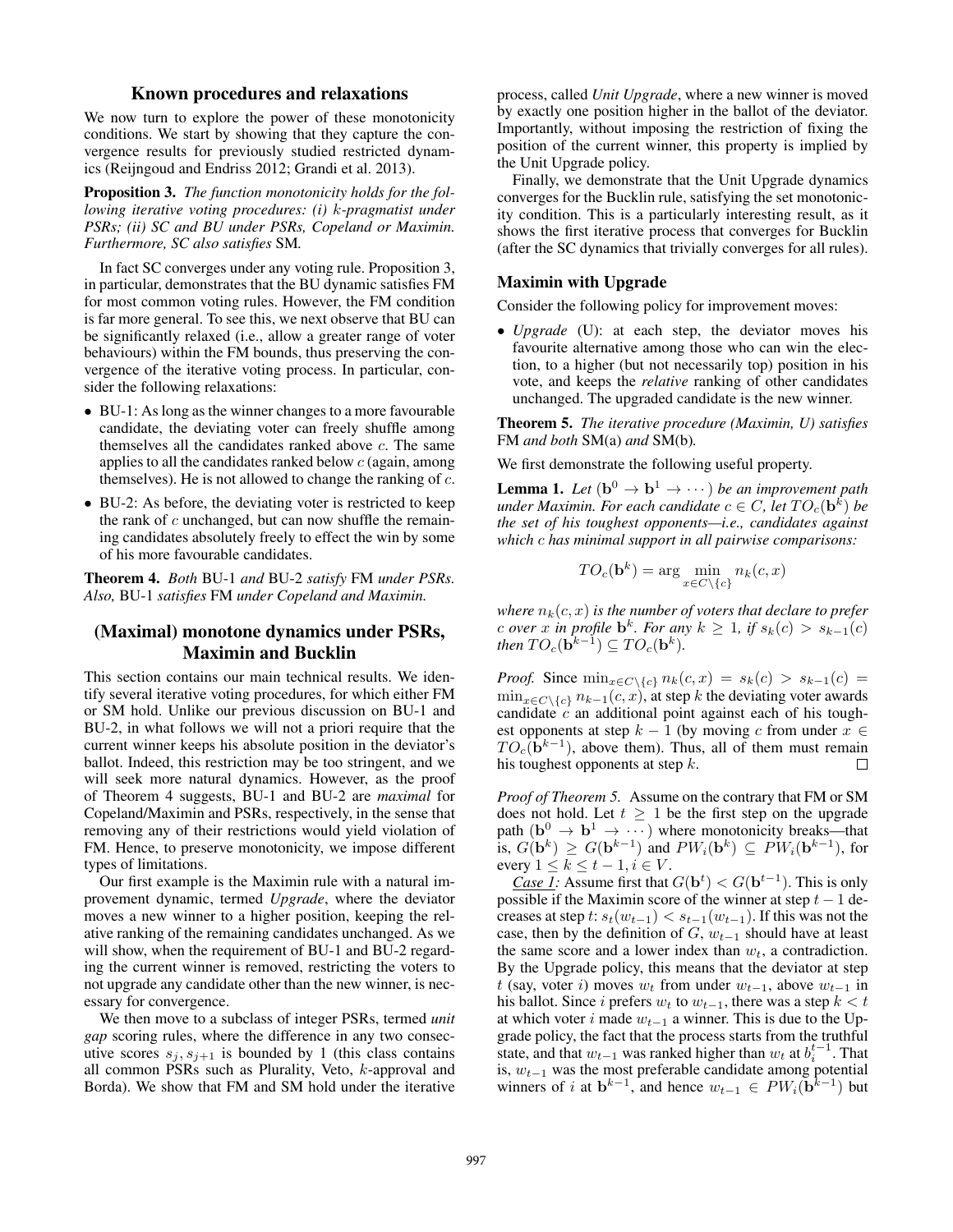$w_t \notin PW_i(\mathbf{b}^{k-1})$ . However,  $w_t \in PW_i(\mathbf{b}^{t-1})$ , in contradiction to the set monotonicity until step  $t - 1$ .

*Case 2:* Suppose now that  $G(\mathbf{b}^t) \geq G(\mathbf{b}^{t-1})$ , but  $PW_i(\mathbf{b}^t) \nsubseteq PW_i(\mathbf{b}^{t-1})$  for some  $i \in V$ . Let  $c \in C$ and  $i \in V$  such that  $c \in PW_i(\mathbf{b}^t) \setminus PW_i(\mathbf{b}^{t-1})$ . First assume that the set of c's toughest opponents decreased at step t:  $TO<sub>c</sub>(**b**<sup>t-1</sup>) \nsubseteq TO<sub>c</sub>(**b**<sup>t</sup>)$ , so there is a candidate  $c' \in TO<sub>c</sub>(**b**<sup>t-1</sup>)$  with  $c' \notin TO<sub>c</sub>(**b**<sup>t</sup>)$ . By Lemma 1, we have  $s_t(c) \leq s_{t-1}(c)$ . In fact, equality is not possible. To see this, note that  $c$  is not the winner at  $\mathbf{b}^t$ , otherwise  $c$  would belong to  $PW_i(\mathbf{b}^{t-1})$ , by the definition of  $PW_i(\cdot)$ . Hence c does not receive any additional points from the deviating voter at step  $t$ . But then, the only way that candidate  $c'$  can stop being one of the toughest opponents of  $c$  at  $\mathbf{b}^t$ , is if some other tough opponent is moved by the deviator from beneath  $c$ , to a position above  $c$ , implying that the Maximin score of c decreases by 1:  $s_t(c) = s_{t-1}(c) - 1$ . Now, since  $G(\mathbf{b}^{t}) \geq G(\mathbf{b}^{t-1})$ , and hence,  $s_t(w_t) \geq s_{t-1}(w_{t-1})$  (with equality only if  $w_t$  beats  $w_{t-1}$  in tie-breaking), we have  $s_t(c) \leq s_t(w_t) - 1$ . We claim then that c cannot belong to the set of potential winners of any voter at  $\mathbf{b}^t$ . This is based on similar arguments as in Case 1, showing that otherwise monotonicity would be violated at an earlier stage. Hence, we reach a contradiction to the fact that  $c \in PW_i(\mathbf{b}^t)$ . Thereby, we have established that  $TO_c(\mathbf{b}^{t-1}) \subseteq TO_c(\mathbf{b}^t)$ .

Since  $c \in PW_i(\mathbf{b}^t)$ , and c is not the winner at step t, voter  $i$  can increase the score of  $c$ —that is, in his ballot all the toughest opponents of c are ranked above c. Since  $c \notin$  $PW_i(\mathbf{b}^{t-1})$ , this was not the case at  $\mathbf{b}^{t-1}$ . It is easy to see then that one of the toughest opponents of c at step  $t - 1$ was ranked below c in voter i's ballot. Since  $TO_c(\dot{b}^{t-1}) \subseteq$  $TO_c(\mathbf{b}^t)$ , this candidate was moved above c at  $\mathbf{b}^t$ , and the score of  $c$  decreased by 1. But this excludes  $c$  from the set of potential winners for all the voters, again a contradiction.

Finally, we show that both SM(a) and SM(b) hold. For SM(b), we trivially have  $q \leq m - 1$ . For SM(a), note that at the first step, all the voters who cannot make the truthful winner,  $w_0$ , win again (i.e., those who rank  $w_0$  above at least one of his toughest opponents—certainly, there is at least one such vote), lose  $w_0$  from their set of potential winners. Similarly, at each step  $k$ , the voter who deviated at the previous step, loses the previous winner,  $w_{k-1}$ , from his set of potential winners. Hence, SM(a) holds. П

Next, we argue that the requirement of upgrading (i.e., moving up) *only* the winning candidate is necessary for convergence under many rules, when the absolute position of the current winner can change in the ballot. For instance, cycles have been shown for Copeland (Grandi et al. 2013), k-approval and Borda (Lev and Rosenschein 2012; Reyhani and Wilson 2012), even when lexicographic tiebreaking is used. For Maximin, (Lev and Rosenschein 2012) provide a cycling example with deterministic, but not lexicographic, tie-breaking. We strengthen this negative result, by giving an example where ties are broken lexicographically.

**Example 3.** There are 2 voters  $\{1, 2\}$  and 4 candidates  ${a, b, c, d}$ , with  $d \succ b \succ c \succ a$  for tie-breaking. At first step, the agents vote sincerely, seen below, and  $\bar{d}$  wins. As voter 1 prefers  $b$  over  $d$ , he deviates from his true preference order *abdc* and votes *abcd*, which makes *b* win (note that this is a best response for voter 1, and it involves moving a non-winning candidate). Next, voter 2 deviates to make  $c$  a winner, and so on. We describe the improvement path below, with a cycle starting at the fourth step:

$$
(abdc, cdba){d} \xrightarrow{\rightarrow} (abcd, cdba){b} \xrightarrow{\rightarrow} (abcd, cadb){c}
$$
  
\n
$$
\xrightarrow{\rightarrow} (bcda, cadb){b} \xrightarrow{\rightarrow} (bcda, adcb){d}
$$
  
\n
$$
\xrightarrow{\uparrow} 1 \qquad \downarrow_{1}
$$
  
\n
$$
(abdc, cadb){c} \xleftarrow{\rightarrow} (abdc, adcb){a}
$$

#### Unit gap scoring rules with Unit Upgrade

Let F be a PSR with an integer scoring vector  $(s_1, ..., s_m)$ . We say that F is a *unit gap* scoring rule if  $s_i - s_{i+1} \leq 1$ for any  $j = 1, \ldots, m - 1$ . This includes the most common PSRs, such as, Plurality, Veto, k-approval and Borda.

For such rules, we further restrict the Upgrade policy:

• *Unit Upgrade* (UU): at each step, the deviator moves his favourite alternative among the potential winners, by exactly *one* position up, and keeps the relative ranking of the others unchanged. The upgraded alternative wins.

Theorem 6. *Let* F *be a unit gap scoring rule. Then, the iterative procedure (*F*, UU) is both function monotone and set monotone—specifically, it satisfies* SM(b)*.*

We note that both reducing the class of PSRs to the unit gap rules and the further restriction of the Upgrade policy to allow only unit upgrades are necessary for each of the monotonicity conditions to hold. E.g., for (Borda, U), both FM and SM may not hold. The example can be further modified to show that FM and SM can be violated under positional scoring rules with non-unit gap scores, even if the agents apply only unit upgrades.

#### The Bucklin rule with Unit Upgrade

Finally, as Example 1 may also suggest, we show that UU converges for Bucklin.

Theorem 7. *The iterative procedure (Bucklin, UU) is set monotone—in particular it satisfies SM(b).*

Theorem 7 demonstrates the power of our technique, which allowed us to prove convergence of the Bucklin rule for the first time. To our knowledge, there was no known reasonable iterative process converging under Bucklin, except the very restrictive SC dynamics that trivially terminates for all voting rules. Indeed, neither BU, nor its relaxed versions BU-1/BU-2 converge for Bucklin, as fixing the position of the current winner in the ballot of the deviator does not guarantee that his score also remains unchanged. However, our results still leave open the question of maximality of the UU dynamics (both under Bucklin and PSRs). Indeed, we observe that monotonicity breaks if we relax the UU restriction—that is, allow the voters to move a new winner higher by more than one position. However, this does not yet imply that a similar dynamics with larger allowed upgrades would not converge (our monotonicity conditions are only sufficient conditions for convergence). Hence it would be interesting to determine how far this policy could be moderated.